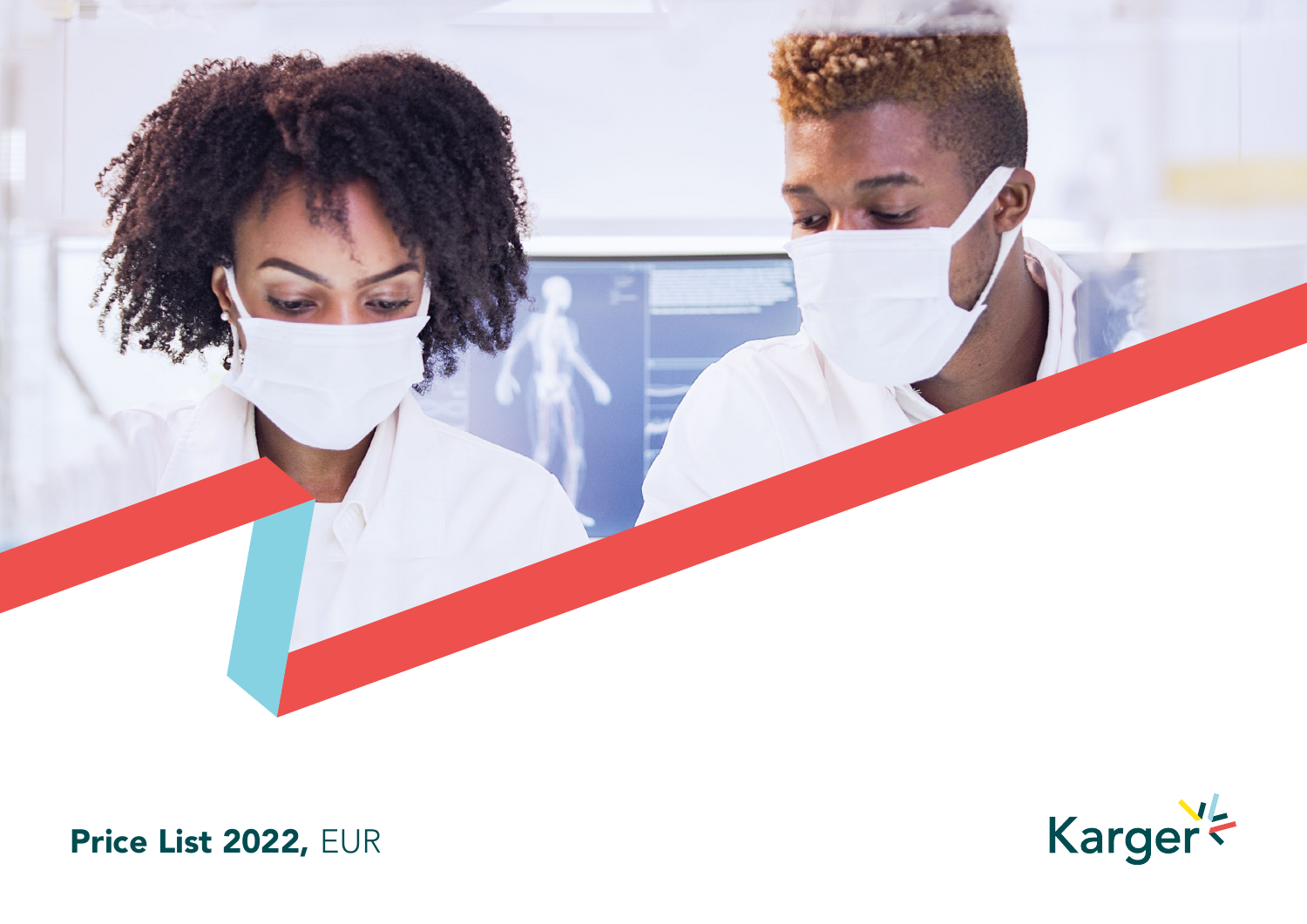# Subscription Journals, EUR

| <b>TITLE</b>                                  | <b>SUBJECT</b>                          | <b>ISSN</b> | e-ISSN    | VOL.<br>IN<br>2022 | <b>ISSUES</b><br><b>PER</b><br><b>YEAR</b> |                    |                     | <b>SUBSCRIPTION</b>                 | <b>POSTAGE &amp;</b><br><b>HANDLING</b> |           | eJOURNAL<br><b>BACKFILE</b> |           | <b>eJOURNAL</b><br><b>ARCHIVE</b> | <b>URL</b>              |
|-----------------------------------------------|-----------------------------------------|-------------|-----------|--------------------|--------------------------------------------|--------------------|---------------------|-------------------------------------|-----------------------------------------|-----------|-----------------------------|-----------|-----------------------------------|-------------------------|
|                                               |                                         |             |           |                    |                                            | Print or<br>online | upgrade<br>fee/DDP* | Online Combined<br>print/<br>online | Europe                                  | Years     | Price                       | Years     | Price                             | www.<br>karger.<br>com/ |
| Acta Cytologica                               | Cytology                                | 0001-5547   | 1938-2650 | 66                 | 6                                          | 948.00             | 142.00              | 1,090.00                            | 63.00                                   | 1996-2019 | 1,150.00                    |           |                                   | ACY                     |
| Acta Haematologica                            | Hematology; Oncology                    | 0001-5792   | 1421-9662 | 145                | 6                                          | 3,417.00           | 513.00              | 3,930.00                            | 63.00                                   | 1998-2019 | 2,500.00                    | 1948-1997 | 3,100.00                          | AHA                     |
| American Journal of Nephrology                | Nephrology                              | 0250-8095   | 1421-9670 | 53                 | 12                                         | 5,682.00           | 852.00              | 6,534.00                            | 126.00                                  | 1998-2019 | 2,500.00                    | 1981-1997 | 1,800.00                          | AJN                     |
| Annals of Nutrition and Metabolism            | Nutrition                               | 0250-6807   | 1421-9697 | 78                 | 6                                          | 3,886.00           | 583.00              | 4,469.00                            | 63.00                                   | 1998-2019 | 2,050.00                    | 1959-1997 | 2,700.00                          | <b>ANM</b>              |
| Audiology and Neurotology                     | Otorhinolaryngology                     | 1420-3030   | 1421-9700 | 27                 | 6                                          | 1,713.00           | 257.00              | 1,970.00                            | 63.00                                   | 1998-2019 | 1,600.00                    | 1996-1997 | 450.00                            | <b>AUD</b>              |
| <b>Blood Purification</b>                     | Nephrology                              | 0253-5068   | 1421-9735 | 51                 | 12                                         | 3,753.00           | 563.00              | 4,316.00                            | 126.00                                  | 1998-2019 | 2,050.00                    | 1983-1997 | 1,300.00                          | <b>BPU</b>              |
| Brain, Behavior and Evolution                 | Neurobiology                            | 0006-8977   | 1421-9743 | 97                 | 6                                          | 3,904.00           | 586.00              | 4,490.00                            | 63.00                                   | 1998-2019 | 2,900.00                    | 1968-1997 | 2,200.00                          | BBE                     |
| <b>Breast Care</b>                            | Gynecology; Oncology                    | 1661-3791   | 1661-3805 | 17                 | 6                                          | 208.00             | 104.00              | 312.00                              | 63.00                                   |           |                             |           |                                   | <b>BRC</b>              |
| Cardiology                                    | Cardiovascular System                   | 0008-6312   | 1421-9751 | 147                | 6                                          | 4,572.00           | 686.00              | 5,258.00                            | 63.00                                   | 1998-2019 | 2,900.00                    | 1937-1997 | 3,600.00                          | CRD                     |
| Caries Research                               | Dental Medicine                         | 0008-6568   | 1421-976X | 56                 | 6                                          | 2,377.00           | 357.00              | 2,734.00                            | 63.00                                   | 1998-2019 | 1,600.00                    | 1967-1997 | 2,700.00                          | CRE                     |
| Cells Tissues Organs                          | Anatomy; Cell Biology                   | 1422-6405   | 1422-6421 | 211                | 6                                          | 4,683.00           | 702.00              | 5,385.00                            | 63.00                                   | 1998-2019 | 2,900.00                    | 1945-1997 | 3,100.00                          | <b>CTO</b>              |
| Cerebrovascular Diseases                      | Neurology                               | 1015-9770   | 1421-9786 | 51                 | 6                                          | 6,429.00           | 964.00              | 7,393.00                            | 63.00                                   | 1998-2019 | 2,900.00                    | 1991-1997 | 900.00                            | CED                     |
| Chemotherapy                                  | Pharmacology; Microbiology              | 0009-3157   | 1421-9794 | 67                 | 4                                          | 2,565.00           | 385.00              | 2,950.00                            | 42.00                                   | 1998-2019 | 1,600.00                    | 1960-1997 | 2,700.00                          | <b>CHE</b>              |
| Complementary Medicine Research               | Complementary Medicine                  | 2504-2092   | 2504-2106 | 29                 | 6                                          | 208.00             | 104.00              | 312.00                              | 63.00                                   | 1998-2019 | 1,000.00                    | 1994-1997 | 450.00                            | <b>CMR</b>              |
| Complex Psychiatry                            | Psychiatry                              | 2673-3005   | 2673-298X | 8                  | $\overline{4}$                             | 1,318.00           | 198.00              | 1,516.00                            | 42.00                                   |           |                             |           |                                   | <b>CXP</b>              |
| Cytogenetic and Genome Research               | Genetics                                | 1424-8581   | 1424-859X | 162                | 12                                         | 4,163.00           | 624.00              | 4,787.00                            | 126.00                                  | 1998-2019 | 2,900.00                    | 1962-1997 | 2,700.00                          | <b>CGR</b>              |
| Dementia and Geriatric<br>Cognitive Disorders | Neurology;<br>Gerontology/Geriatrics    | 1420-8008   | 1421-9824 | 51                 | 6                                          | 5,835.00           | 875.00              | 6.710.00                            | 63.00                                   | 1998-2019 | 2,900.00                    | 1990-1997 | 900.00                            | <b>DEM</b>              |
| Dermatology                                   | Dermatology                             | 1018-8665   | 1421-9832 | 238                | 6                                          | 3,523.00           | 528.00              | 4,051.00                            | 63.00                                   | 1998-2019 | 2,500.00                    | 1893-1997 | 4,000.00                          | <b>DRM</b>              |
| Developmental Neuroscience                    | Neurobiology                            | 0378-5866   | 1421-9859 | 44                 | 6                                          | 1,903.00           | 285.00              | 2,188.00                            | 63.00                                   | 1998-2019 | 1,600.00                    | 1978-1997 | 1,800.00                          | <b>DNE</b>              |
| Digestion                                     | Gastroenterology                        | 0012-2823   | 1421-9867 | 103                | 6                                          | 3,478.00           | 522.00              | 4,000.00                            | 63.00                                   | 1998-2019 | 2,500.00                    | 1896-1997 | 4,000.00                          | <b>DIG</b>              |
| Digestive Diseases                            | Gastroenterology                        | 0257-2753   | 1421-9875 | 40                 | 6                                          | 3,031.00           | 455.00              | 3,486.00                            | 63.00                                   | 1998-2019 | 1,600.00                    | 1983-1997 | 1,300.00                          | <b>DDI</b>              |
| Digestive Surgery                             | Surgery; Gastroenterology               | 0253-4886   | 1421-9883 | 39                 | 6                                          | 2,829.00           | 424.00              | 3,253.00                            | 63.00                                   | 1998-2019 | 2,050.00                    | 1984-1997 | 1,300.00                          | <b>DSU</b>              |
| European Addiction Research                   | Social Medicine;<br>Preventive Medicine | 1022-6877   | 1421-9891 | 28                 | 6                                          | 1,489.00           | 223.00              | 1,712.00                            | 63.00                                   | 1998-2019 | 1,600.00                    | 1995-1997 | 450.00                            | EAR                     |
| European Neurology                            | Neurology                               | 0014-3022   | 1421-9913 | 85                 | 6                                          | 4,440.00           | 666.00              | 5,106.00                            | 63.00                                   | 1998-2019 | 2,500.00                    | 1897-1997 | 4,000.00                          | <b>ENE</b>              |
| European Surgical Research                    | Surgery                                 | 0014-312X   | 1421-9921 | 63                 | 4                                          | 2,533.00           | 380.00              | 2,913.00                            | 42.00                                   | 1998-2019 | 2,050.00                    | 1969-1997 | 2,200.00                          | ESR                     |
| Fetal Diagnosis and Therapy                   | Obstetrics; Pediatrics                  | 1015-3837   | 1421-9964 | 49                 | 12                                         | 3,467.00           | 520.00              | 3,987.00                            | 126.00                                  | 1998-2019 | 2,050.00                    | 1986-1997 | 1,300.00                          | <b>FDT</b>              |
| Folia Phoniatrica et Logopaedica              | <b>Communication Disorders</b>          | 1021-7762   | 1421-9972 | 74                 | 6                                          | 1,517.00           | 228.00              | 1,745.00                            | 63.00                                   | 1998-2019 | 1,600.00                    | 1949-1997 | 3,100.00                          | FPL                     |
| Gerontology                                   | Gerontology/Geriatrics                  | 0304-324X   | 1423-0003 | 68                 | 12                                         | 2,163.00           | 324.00              | 2,487.00                            | 126.00                                  | 1998-2019 | 1,600.00                    | 1957-1997 | 3,100.00                          | <b>GER</b>              |
| Gynecologic and Obstetric Investigation       | Obstetrics; Gynecology                  | 0378-7346   | 1423-002X | 87                 | 6                                          | 3,906.00           | 586.00              | 4,492.00                            | 63.00                                   | 1998-2019 | 2,500.00                    | 1895-1997 | 4,000.00                          | <b>GOI</b>              |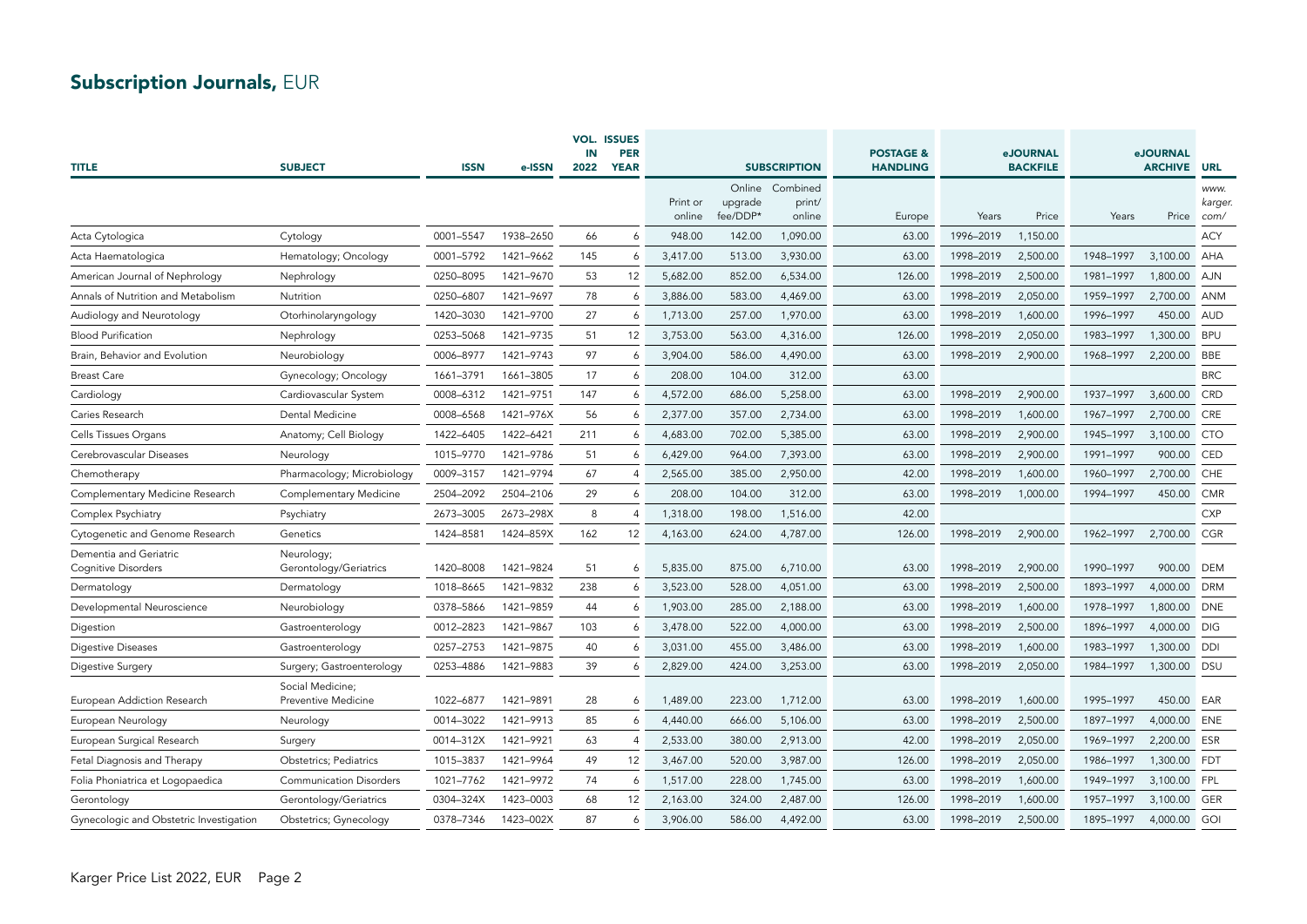# Subscription Journals, EUR

| TITLE                                               | <b>SUBJECT</b>                      | <b>ISSN</b> | e-ISSN    | <b>VOL. ISSUES</b><br>IN<br>2022 | <b>PER</b><br><b>YEAR</b> |                    |                     | <b>SUBSCRIPTION</b>                 | <b>POSTAGE &amp;</b><br><b>HANDLING</b> |           | <b>eJOURNAL</b><br><b>BACKFILE</b> |           | <b>eJOURNAL</b><br><b>ARCHIVE</b> | <b>URL</b>              |
|-----------------------------------------------------|-------------------------------------|-------------|-----------|----------------------------------|---------------------------|--------------------|---------------------|-------------------------------------|-----------------------------------------|-----------|------------------------------------|-----------|-----------------------------------|-------------------------|
|                                                     |                                     |             |           |                                  |                           | Print or<br>online | upgrade<br>fee/DDP* | Online Combined<br>print/<br>online | Europe                                  | Years     | Price                              | Years     | Price                             | www.<br>karger.<br>com/ |
| Hormone Research in Paediatrics                     | Endocrinology; Pediatrics           | 1663-2818   | 1663-2826 | 95                               | 6                         | 4,325.00           | 649.00              | 4,974.00                            | 63.00                                   | 1998-2019 | 2,500.00                           | 1970-1997 | 2,200.00                          | <b>HRP</b>              |
| Human Development                                   | Psychology                          | 0018-716X   | 1423-0054 | 66                               | 6                         | 1,115.00           | 167.00              | 1,282.00                            | 63.00                                   | 1998-2019 | 1,150.00                           | 1958-1997 | 2,700.00                          | <b>HDE</b>              |
| International Archives of Allergy<br>and Immunology | Allergy; Immunology                 | 1018-2438   | 1423-0097 | 183                              | 12                        | 5,773.00           | 866.00              | 6,639.00                            | 126.00                                  | 1998-2019 | 2,900.00                           | 1950-1997 | 3,100.00                          | IAA                     |
| Journal of Vascular Research                        | Cardiovascular System               | 1018-1172   | 1423-0135 | 59                               | 6                         | 2,292.00           | 344.00              | 2,636.00                            | 63.00                                   | 1998-2019 | 1,600.00                           | 1964-1997 | 2,700.00                          | JVR                     |
| Kompass Autoimmun                                   | General Med.; Immunology            | 2624-8468   | 2624-8476 | $\overline{4}$                   | $\overline{4}$            | 95.00              | 48.00               | 143.00                              | 11.00                                   |           |                                    |           |                                   | KAI                     |
| Kompass Dermatologie                                | General Med.; Dermatology           | 2296-5424   | 2296-536X | 10                               | $\overline{4}$            | 95.00              | 48.00               | 143.00                              | 11.00                                   |           |                                    |           |                                   | <b>KKD</b>              |
| Kompass Neumología                                  | General Med.;<br>Respiratory System | 2624-9065   | 2624-9073 | $\overline{4}$                   | 3                         | 71.00              |                     |                                     | 8.00                                    |           |                                    |           |                                   | <b>KXN</b>              |
| Kompass Nutrition & Dietetics                       | Nutrition                           | 2673-5180   | 2673-5199 | $\overline{\phantom{0}}$         | $\overline{\phantom{0}}$  | 47.00              |                     |                                     | 5.50                                    |           |                                    |           |                                   | <b>KND</b>              |
| Kompass Onkologie                                   | General Med.; Oncology              | 2296-5416   | 2296-5386 | $\mathsf{Q}$                     | $\overline{4}$            | 95.00              | 48.00               | 143.00                              | 11.00                                   |           |                                    |           |                                   | <b>KKO</b>              |
| Kompass Ophthalmologie                              | General Med.;<br>Ophthalmology      | 2297-0118   | 2297-0045 | 8                                | 4                         | 95.00              | 48.00               | 143.00                              | 11.00                                   |           |                                    |           |                                   | <b>KOP</b>              |
| Kompass Pneumologie                                 | General Med.;<br>Respiratory System | 2296-0368   | 2296-0317 | 10                               | 6                         | 142.00             | 71.00               | 213.00                              | 17.00                                   |           |                                    |           |                                   | <b>KKP</b>              |
| Molecular Syndromology                              | Genetics; Pediatrics                | 1661-8769   | 1661-8777 | 13                               | 6                         | 1,773.00           | 266.00              | 2,039.00                            | 63.00                                   |           |                                    |           |                                   | <b>MSY</b>              |
| Neonatology                                         | Pediatrics                          | 1661-7800   | 1661-7819 | 119                              | 6                         | 3,847.00           | 577.00              | 4,424.00                            | 63.00                                   | 1998-2019 | 2,500.00                           | 1959-1997 | 2,700.00                          | <b>NEO</b>              |
| Nephron                                             | Nephrology                          | 1660-8151   | 2235-3186 | 146                              | 6                         | 5,856.00           | 878.00              | 6,734.00                            | 63.00                                   | 1998-2019 | 2,900.00                           | 1964-1997 | 2,700.00                          | <b>NEF</b>              |
| Neurodegenerative Diseases                          | Neurobiology; Psychiatry            | 1660-2854   | 1660-2862 | 22                               | $\overline{4}$            | 2,269.00           | 340.00              | 2,609.00                            | 42.00                                   | 2004-2018 | 1,600.00                           |           |                                   | <b>NDD</b>              |
| Neuroendocrinology                                  | Endocrinology                       | 0028-3835   | 1423-0194 | 112                              | 12                        | 3,981.00           | 597.00              | 4,578.00                            | 126.00                                  | 1998-2019 | 2,900.00                           | 1965-1997 | 2,700.00                          | <b>NEN</b>              |
| Neuroepidemiology                                   | Neurology                           | 0251-5350   | 1423-0208 | 56                               | 6                         | 3,573.00           | 536.00              | 4,109.00                            | 63.00                                   | 1998-2019 | 2,050.00                           | 1982-1997 | 1,800.00                          | <b>NED</b>              |
| Neuroimmunomodulation                               | Endocrinology                       | 1021-7401   | 1423-0216 | 29                               | $\overline{4}$            | 2,075.00           | 311.00              | 2,386.00                            | 42.00                                   | 1998-2019 | 1,600.00                           | 1994-1997 | 450.00                            | <b>NIM</b>              |
| Neuropsychobiology                                  | Neurobiology                        | 0302-282X   | 1423-0224 | 81                               | 6                         | 3,065.00           | 460.00              | 3,525.00                            | 63.00                                   | 1998-2019 | 2,500.00                           | 1975-1997 | 2,200.00                          | <b>NPS</b>              |
| Ocular Oncology and Pathology                       | Ophthalmology                       | 2296-4681   | 2296-4657 | 8                                | 6                         | 1,570.00           | 236.00              | 1,806.00                            | 63.00                                   |           |                                    |           |                                   | <b>OOP</b>              |
| Oncology                                            | Oncology                            | 0030-2414   | 1423-0232 | 100                              | 12                        | 3,810.00           | 572.00              | 4,382.00                            | 126.00                                  | 1998-2019 | 2,500.00                           | 1948-1997 | 3,100.00                          | OCL                     |
| Oncology Research and Treatment                     | Oncology                            | 2296-5270   | 2296-5262 | 45                               | 10                        | 320.00             | 160.00              | 480.00                              | 105.00                                  | 1998-2019 | 1,050.00                           | 1978-1997 | 1,800.00                          | ORT                     |
| Ophthalmologica                                     | Ophthalmology                       | 0030-3755   | 1423-0267 | 245                              | 6                         | 2,428.00           | 364.00              | 2,792.00                            | 63.00                                   | 1998-2019 | 1,600.00                           | 1899-1997 | 4,000.00                          | OPH                     |
| ORL                                                 | Otorhinolaryngology                 | 0301-1569   | 1423-0275 | 84                               | 6                         | 1,861.00           | 279.00              | 2,140.00                            | 63.00                                   | 1998-2019 | 1,600.00                           | 1938-1997 | 3,100.00                          | ORL                     |
| Pathobiology                                        | Pathology                           | 1015-2008   | 1423-0291 | 89                               | 6                         | 2,270.00           | 341.00              | 2,611.00                            | 63.00                                   | 1998-2019 | 1,600.00                           | 1938-1997 | 3,100.00                          | PAT                     |
| Pediatric Neurosurgery                              | Neurosurgery                        | 1016-2291   | 1423-0305 | 57                               | 6                         | 2,039.00           | 306.00              | 2,345.00                            | 63.00                                   | 1998-2019 | 2,050.00                           | 1975-1997 | 2,200.00                          | <b>PNE</b>              |
| Pharmacology                                        | Pharmacology                        | 0031-7012   | 1423-0313 | 107                              | 12                        | 3,870.00           | 581.00              | 4,451.00                            | 126.00                                  | 1998-2019 | 2,900.00                           | 1959-1997 | 2,700.00                          | PHA                     |
| Psychopathology                                     | Psychiatry                          | 0254-4962   | 1423-033X | 55                               | 6                         | 2,019.00           | 303.00              | 2,322.00                            | 63.00                                   | 1998-2019 | 1,600.00                           | 1968-1997 | 4,000.00                          | <b>PSP</b>              |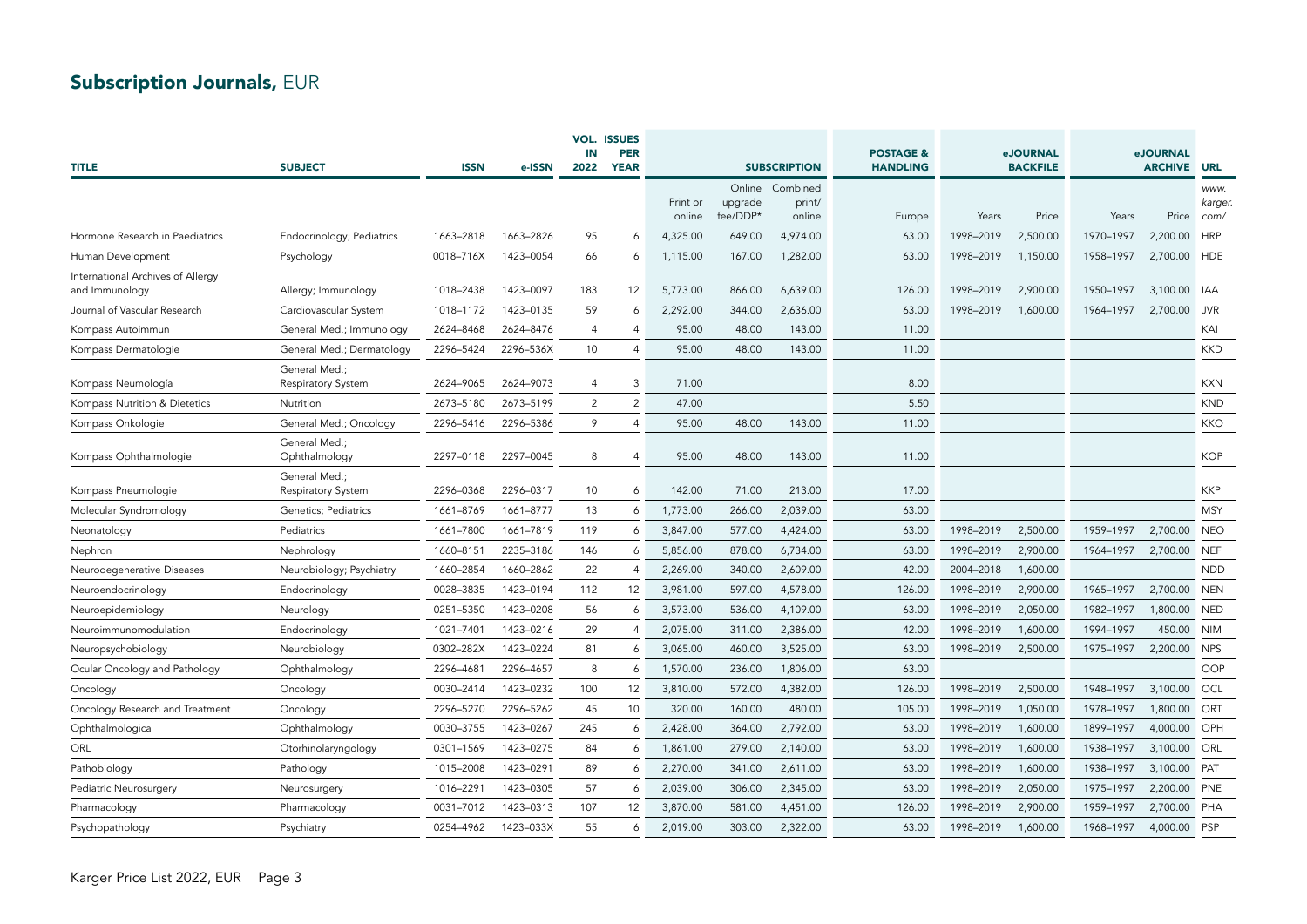## Subscription Journals, EUR

| <b>TITLE</b>                             | <b>SUBJECT</b>              | ISSN      | e-ISSN    | IN<br>2022 | <b>VOL. ISSUES</b><br><b>PER</b><br><b>YEAR</b> |                    |                     | <b>SUBSCRIPTION</b>                 | <b>POSTAGE &amp;</b><br><b>HANDLING</b> |           | <b>eJOURNAL</b><br><b>BACKFILE</b> | <b>eJOURNAL</b><br><b>ARCHIVE URL</b> |              |                         |
|------------------------------------------|-----------------------------|-----------|-----------|------------|-------------------------------------------------|--------------------|---------------------|-------------------------------------|-----------------------------------------|-----------|------------------------------------|---------------------------------------|--------------|-------------------------|
|                                          |                             |           |           |            |                                                 | Print or<br>online | upgrade<br>fee/DDP* | Online Combined<br>print/<br>online | Europe                                  | Years     | Price                              | Years                                 | Price        | www.<br>karger.<br>com/ |
| Psychotherapy and Psychosomatics         | Psychiatry; Psychology      | 0033-3190 | 1423-0348 | 91         | 6                                               | 2,061.00           | 309.00              | 2,370.00                            | 63.00                                   | 1998-2019 | 1,600.00                           | 1953-1997                             | 3,100.00     | <b>PPS</b>              |
| Respiration                              | Respiratory System          | 0025-7931 | 1423-0356 | 101        | 12                                              | 3,411.00           | 512.00              | 3,923.00                            | 126.00                                  | 1998-2019 | 2,050.00                           | 1944-1997                             | 3,100.00     | <b>RES</b>              |
| Sexual Development                       | Genetics; Molecular Biology | 1661-5425 | 1661-5433 | 16         | 6                                               | 1,903.00           | 285.00              | 2,188.00                            | 63.00                                   | 2007-2019 | 1,150.00                           |                                       |              | SXD                     |
| Skin Appendage Disorders                 | Dermatology                 | 2296-9195 | 2296-9160 | 8          | 6                                               | 1,529.00           | 229.00              | 1,758.00                            | 63.00                                   |           |                                    |                                       |              | SAD                     |
| Skin Pharmacology and Physiology         | Pharmacology; Dermatology   | 1660-5527 | 1660-5535 | 35         | <sup>6</sup>                                    | 1,984.00           | 298.00              | 2,282.00                            | 63.00                                   | 1998-2019 | 1,600.00                           | 1988-1997                             | 900.00       | SPP                     |
| Stereotactic and Functional Neurosurgery | Neurosurgery                | 1011-6125 | 1423-0372 | 100        | 6                                               | 2,222.00           | 333.00              | 2,555.00                            | 63.00                                   | 1998-2019 | 1,600.00                           | 1938-1997                             | 3,100.00 SFN |                         |
| Urologia Internationalis                 | Urology                     | 0042-1138 | 1423-0399 | 106        | 12                                              | 4,931.00           | 740.00              | 5,671.00                            | 126.00                                  | 1998-2019 | 2,900.00                           | 1955-1997                             | 3,100.00 UIN |                         |
| Verhaltenstherapie                       | Psychology                  | 1016-6262 | 1423-0402 | 32         | 4                                               | 181.00             | 91.00               | 272.00                              | 42.00                                   | 1998-2019 | 1,000.00                           | 1991-1997                             | 900.00 VER   |                         |
| Visceral Medicine                        | Surgery; Gastroenterology   | 2297-4725 | 2297-475X | 38         | 6                                               | 250.00             | 125.00              | 375.00                              | 63.00                                   | 1998-2019 | 1,000.00                           | 1992-1997                             | 900.00 VIS   |                         |

\*Deep discount price for additional new print subscriptions for Karger Journals Collection customers

as per June 25, 2021. Prices subject to change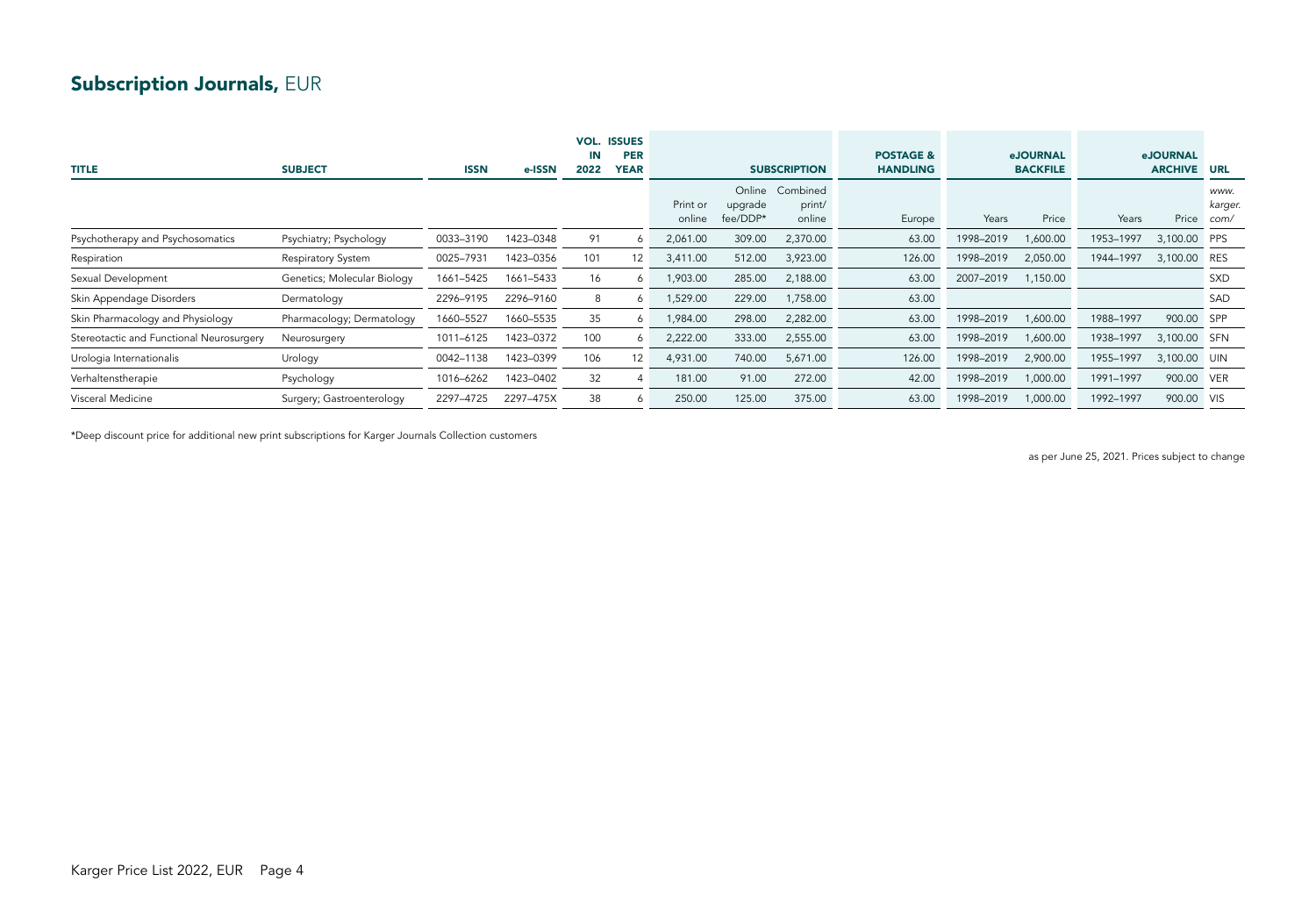### Collections and Packages, EUR

### Karger's Online Collections

Karger's Online Collections are designed to meet the diverse needs and requirements of institutional customers ranging from academic and hospital libraries to pharmaceutical and other research centers and industries. The options are virtually unlimited: customers can access the complete content at attractive conditions or compile customized collections in various formats according to individual budgets and fields of interest.

Existing collections: *www.karger.com/collections-overview* Further suggestions/tailored quote: *collection@karger.com*

| <b>COLLECTIONS</b>                           | <b>URL</b>              | <b>PRICE</b> |
|----------------------------------------------|-------------------------|--------------|
|                                              |                         |              |
| eJournals                                    | karger.com/collections/ |              |
| Karger's eJournal Collection                 | e.Journal               | on request*  |
| Karger's eJournal Archive Collection         | e.JournalArchive        | 55,000.00    |
| Karger's eJournal Backfile Collection        | e.JournalBackfile       | 24,600.00    |
|                                              |                         |              |
| eBooks                                       | karger.com/collections/ |              |
| Karger's eBook Collection 1997-2021**        | eBook                   | 13,950.00    |
| Karger's eBook Archive Collection Series     | eBookArchive            | 23,500.00    |
| Karger's eBook Archive Collection Non-Series | eBookArchive            | 11,400.00    |
| Karger's eBook Archive Collection German     | eBookArchive            | 9,500.00     |

\* Please ask for a customized quote

\*\* More information: *www.karger.com/collections/eBook*  Book series/non-series: *www.karger.com/books*

### Karger's Subject Packages

Karger offers customized packages focusing on a single research or medical subject. Karger's Subject Packages – comprising eJournals and/or eBooks – provide carefully selected content to meet the increasing demand for specific information of researchers, specialists, and practitioners in hospitals, research centers, the pharmaceutical industry, and other professional institutions.

For more details, see *www.karger.com/packages-overview* and for your enquiries please contact us at *collection@karger.com.*

#### Karger's Fast Facts Collection

The Fast Facts medical handbook series comprises concise guides for busy healthcare professionals and practical workbooks for patients. Designed to advance knowledge in health, these refreshingly readable resources are packed with relevant information on specific diseases, their diagnoses and management. Perfect primers to get up to speed – fast.

Fast Facts access is free of charge! More details about the series and access options: *www.karger.com/collections/fastfacts* Contact: *collection@karger.com*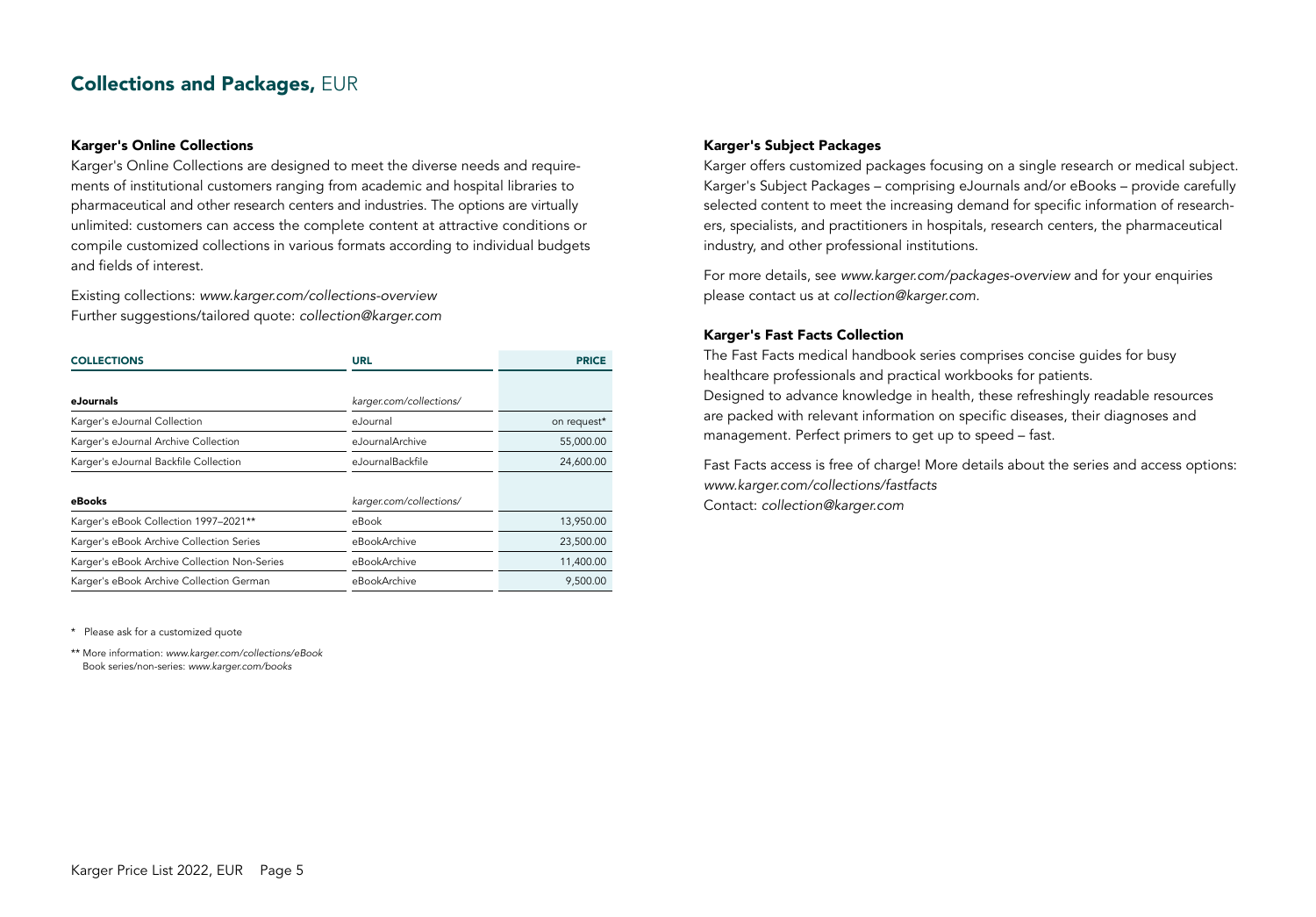# Open Access Journals

| <b>TITLE</b>                                     | <b>SUBJECT</b>                               | e-ISSN    | <b>VOLUME IN 2022</b> |                 | APC 2022* URL    |                     |
|--------------------------------------------------|----------------------------------------------|-----------|-----------------------|-----------------|------------------|---------------------|
|                                                  |                                              |           |                       | Full<br>article | Short<br>article | www.karger.<br>com/ |
| <b>Biomedicine Hub</b>                           | General Medicine                             | 2296-6870 | $\overline{7}$        | 1,425.00        | 1,000.00         | <b>BMH</b>          |
| Cardiorenal Medicine                             | Nephrology                                   | 1664-5502 | 12                    | 2,365.00        | 1,390.00         | <b>CRM</b>          |
| Case Reports in Acute Medicine                   | Accident Medicine                            | 2504-5288 | 5                     | n/a             | 875.00           | CRA                 |
| Case Reports in Dermatology                      | Dermatology                                  | 1662-6567 | 14                    | n/a             | 875.00           | CDE                 |
| Case Reports in Gastroenterology                 | Gastroenterology                             | 1662-0631 | 16                    | n/a             | 875.00           | <b>CRG</b>          |
| Case Reports in Nephrology and Dialysis          | Nephrology                                   | 2296-9705 | 12                    | n/a             | 875.00           | <b>CND</b>          |
| Case Reports in Neurology                        | Neurology                                    | 1662-680X | 14                    | n/a             | 875.00           | <b>CRN</b>          |
| Case Reports in Oncology                         | Oncology                                     | 1662-6575 | 15                    | n/a             | 1,000.00         | <b>CRO</b>          |
| Case Reports in Ophthalmology                    | Ophthalmology                                | 1663-2699 | 13                    | n/a             | 875.00           | COP                 |
| Case Reports in Orthopedic Research              | Orthopedics; Surgery; Musculoskeletal System | 2296-9373 | 5                     | n/a             | n/a              | CIO                 |
| Cerebrovascular Diseases Extra                   | Neurology                                    | 1664-5456 | 12                    | 1,150.00        | 875.00           | CEE                 |
| Dementia and Geriatric Cognitive Disorders Extra | Neurology                                    | 1664-5464 | 12                    | 1,425.00        | 1,000.00         | DEE                 |
| Digital Biomarkers                               | Digital Medicine                             | 2504-110X | 6                     | 850.00          | 675.00           | <b>DIB</b>          |
| Dubai Diabetes and Endocrinology Journal         | Endocrinology                                | 2673-1738 | 28                    | n/a             | n/a              | <b>DDE</b>          |
| Dubai Medical Journal                            | General Medicine                             | 2571-726X | 5                     | n/a             | n/a              | <b>DMJ</b>          |
| Gastrointestinal Tumors                          | Gastroenterology                             | 2296-3766 | 9                     | 850.00          | 675.00           | GAT                 |
| GE - Portuguese Journal of Gastroenterology      | Gastroenterology                             | 2387-1954 | 29                    | n/a             | n/a              | PJG                 |
| Glomerular Diseases                              | Nephrology                                   | 2673-3633 | $\overline{2}$        | 850.00          | 675.00           | GDZ                 |
| Human Heredity - Now Open Access                 | Genetics                                     | 1423-0062 | 87                    | 1,150.00        | 875.00           | <b>HHE</b>          |
| Inflammatory Intestinal Diseases                 | Gastroenterology                             | 2296-9365 | $\overline{7}$        | n/a             | n/a              | <b>IID</b>          |
| Intervirology                                    | <b>Infectious Diseases</b>                   | 1423-0100 | 65                    | 1,150.00        | 875.00           | INT                 |
| Journal of Innate Immunity                       | Immunology; Infectious Diseases              | 1662-8128 | 14                    | 3,080.00        | 1,820.00         | <b>JIN</b>          |
| Kidney and Blood Pressure Research               | Nephrology                                   | 1423-0143 | 47                    | 2,365.00        | 1,390.00         | <b>KBR</b>          |
| Kidney Diseases                                  | Nephrology                                   | 2296-9357 | 8                     | 1,980.00        | 1,180.00         | <b>KDD</b>          |
| Lifestyle Genomics                               | Nutrition                                    | 2504-3188 | 15                    | 1,425.00        | 1,000.00         | LFG                 |
| Liver Cancer                                     | Gastroenterology                             | 1664-5553 | 11                    | 3,080.00        | 1,820.00         | LIC                 |
| Medical Cannabis and Cannabinoids                | Pharmacology                                 | 2504-3889 | 5                     | n/a             | n/a              | <b>MCA</b>          |
| Medical Principles and Practice                  | General Medicine                             | 1423-0151 | 31                    | n/a             | n/a              | <b>MPP</b>          |
| Microbial Physiology                             | Microbiology                                 | 2673-1673 | 32                    | 850.00          | 675.00           | MIP                 |
| <b>Obesity Facts</b>                             | Nutrition; Endocrinology                     | 1662-4033 | 15                    | 3,080.00        | 1,820.00         | OFA                 |
| Ophthalmic Research                              | Ophthalmology                                | 1423-0259 | 65                    | 1,980.00        | 1,180.00         | ORE                 |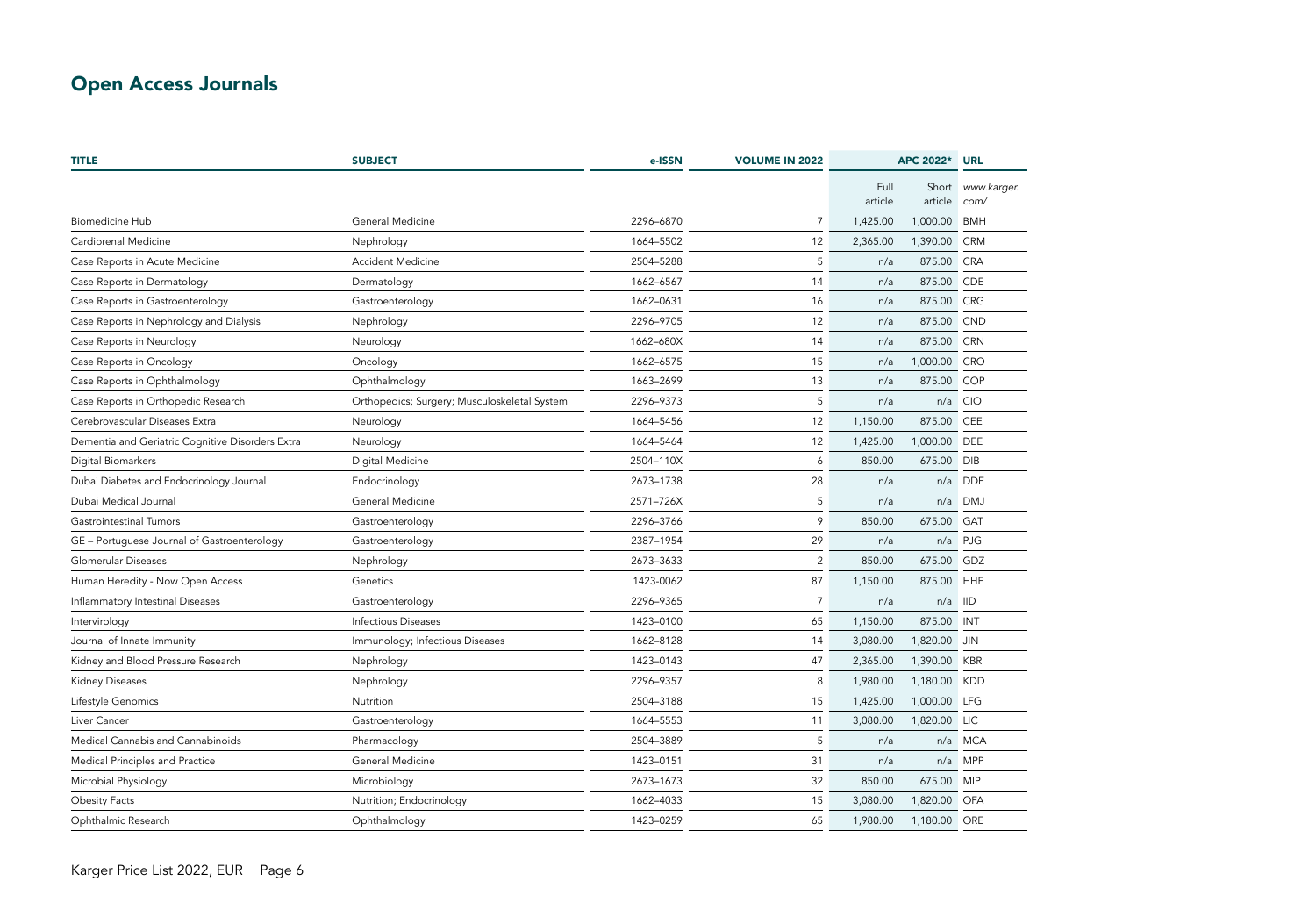### Open Access Journals

| <b>TITLE</b>                             | <b>SUBJECT</b>        | e-ISSN    | <b>VOLUME IN 2022</b> |                 | APC 2022* URL |                   |
|------------------------------------------|-----------------------|-----------|-----------------------|-----------------|---------------|-------------------|
|                                          |                       |           |                       | Full<br>article | article com/  | Short www.karger. |
| Portuguese Journal of Public Health      | Public Health         | 2504-3145 | 40                    | 250.00          |               | n/a PJP           |
| <b>Public Health Genomics</b>            | Public Health         | 1662-8063 | 25                    | 1,980.00        | 1,180.00 PHG  |                   |
| Pulse - Now Open Access                  | Cardiovascular System | 2235-8668 | 10 <sup>°</sup>       | 850.00          | 675.00 PLS    |                   |
| Saudi Journal of Health Systems Research | Public Health         | 2673-6136 |                       | n/a             |               | n/a SJH           |
| Transfusion Medicine and Hemotherapy     | Hematology            | 1660-3818 | 49                    | 1,425.00        | 1,000.00 TMH  |                   |

\*APCs are subject to change at any time

Ceased journal: Case Reports in Clinical Nutrition - last volume: 4 (2021) Check out our fast and easy search tool for biomedical publications *www.karger.com/OpenAccess*